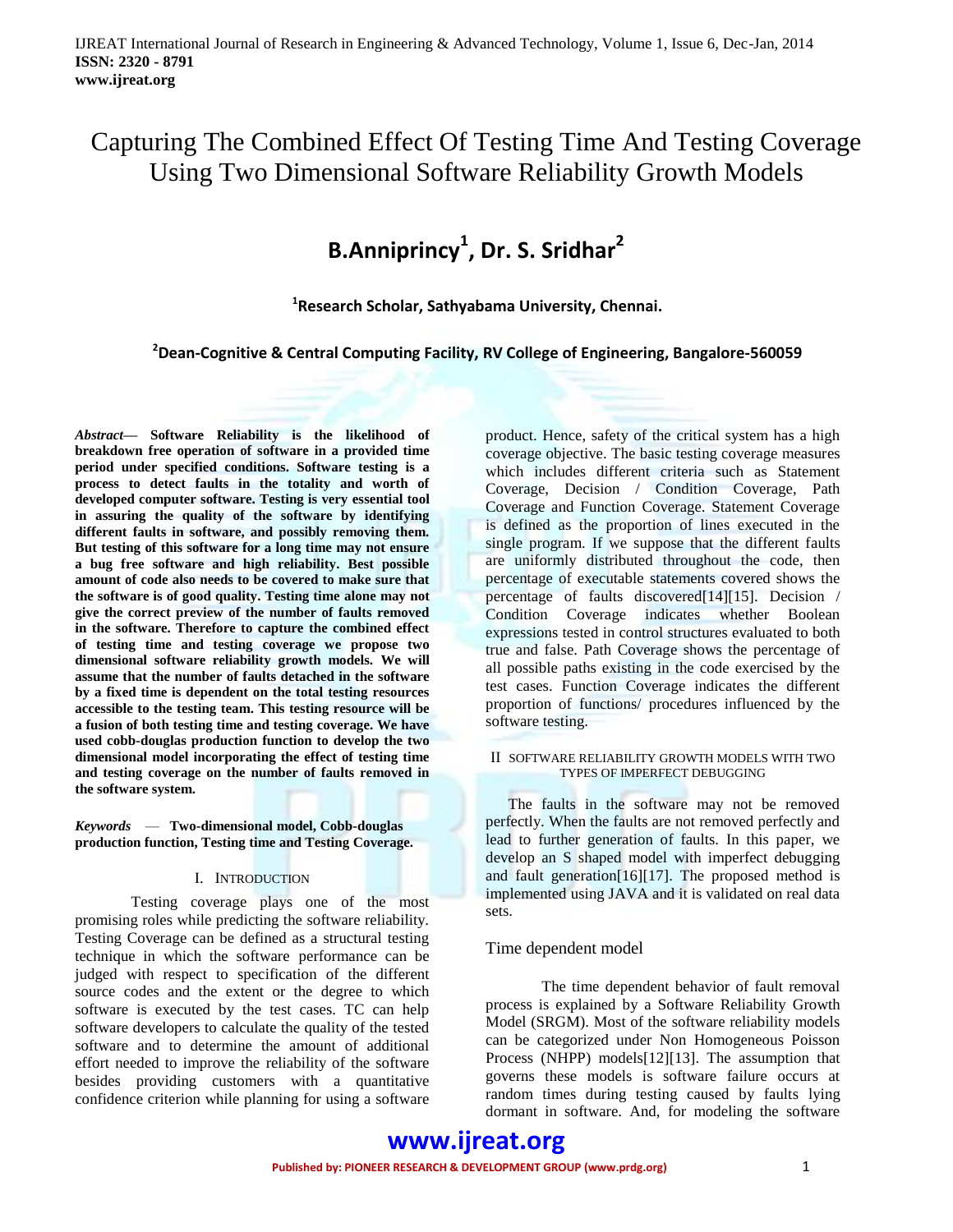fault detection phenomenon, counting process  ${N(t): t \geq 0}$ is defined which represents the cumulative number of software faults detected by testing time *t* . The SRGM based on NHPP is formulated as:

$$
Pr{N(t) = n} = \frac{m(t)^{n} \cdot exp(-m(t))}{n!}
$$
 (1)

Where

$$
n=0,1,2,3\ldots
$$

 $m(t)$  is the mean value function of the counting process *N*(*t*)

#### III TESTING COVERAGE BASED MODELING

The testing coverage based software reliability growth model can be formulated as follows:

$$
\frac{dm(t)}{dt} = \frac{c'(t)}{1-c(t)}(N-m(t))
$$
\n<sup>(2)</sup>

Where,

 $m(t)$  is the expected number of faults identified in the time interval (0,*t*]

 $c(t)$  is the testing coverage as a function of time  $t$ .

*N* is the constant, representing the number of faults lying dormant in the software at the beginning of testing.

Here  $c(t)$  defines the percentage of the coded

statements that has been observed till time t. So,

 $1 - c(t)$  defines the percentage of the coded statements which has not yet been covered till time *t* . Then, the first order derivative of  $c(t)$ , denoted by  $c'(t)$ , represents the testing coverage rate.

Therefore, function  $c'(t)$  can be taken as a measure of  $1-c(t)$ 

the fault detection rate. In one dimensional SRGM with testing coverage we need to define coverage function  $c(t)$  although in a two dimensional modeling approach we need not define a coverage function and it can be estimated directly from the data.

#### S-Shaped Flexible Model

In 1992 Kapur and Garg developed an S-shaped model with assuming that when we remove the different faults in the software some additional faults in the software are removed without actually affecting the system[18]. The revised Kapur garg model is derived by using a logistic

rate as the detection rate to capture the effect of imperfect debugging and fault generation[11]. This model was based on the assumption of Non-Homogeneous Poisson Process. The basic assumptions of the model are as follows:

1. Failure /fault removal phenomenon is modeled by NHPP.

2. Software is subject to failures during execution caused by faults remaining in the software.

3. Failure rate is equally affected by all the faults remaining in the software.

4. Fault detection / removal rate may change at any time moment.

The differential equation of the representing the rate of change of cumulative number of faults detected in time *t* is given as Eq. (3)

$$
m'(t) = \frac{b}{1 - \beta \exp(-bt)}(N - m(t))
$$
 (3)

The below Eq. (4) gives the mean value function of the number of faults detected in time *t*

$$
m(\tau) = \frac{N(1 - \exp(-b\tau))}{1 + \beta \exp(-b\tau)}
$$
 (4)

Where,

*b* is the rate at which a fault is detected/removed in the software.

*m* is the mean number of faults detected/ Corrected corresponding to testing time *t* .

 $\beta$  is the constant.

*x* is the rate of error generation.

*p* is the probability of imperfect debugging.

#### IV TWO-DIMENSIONAL MODELING

Later a two dimensional software reliability model was developed to access the software quantitatively. The need of development of a two dimensional model is one of the ideal solution to the problem regarding software reliability in the hands of software engineers [6][7]. In one dimensional analysis the object variable usually depends upon one basic variable although the object takes on many different roles based upon its dependence on various other factors. Two dimensional models are used to capture the joint effect of testing time and testing coverage on the number of faults removed in the software. Traditionally used one dimensional model was depending upon the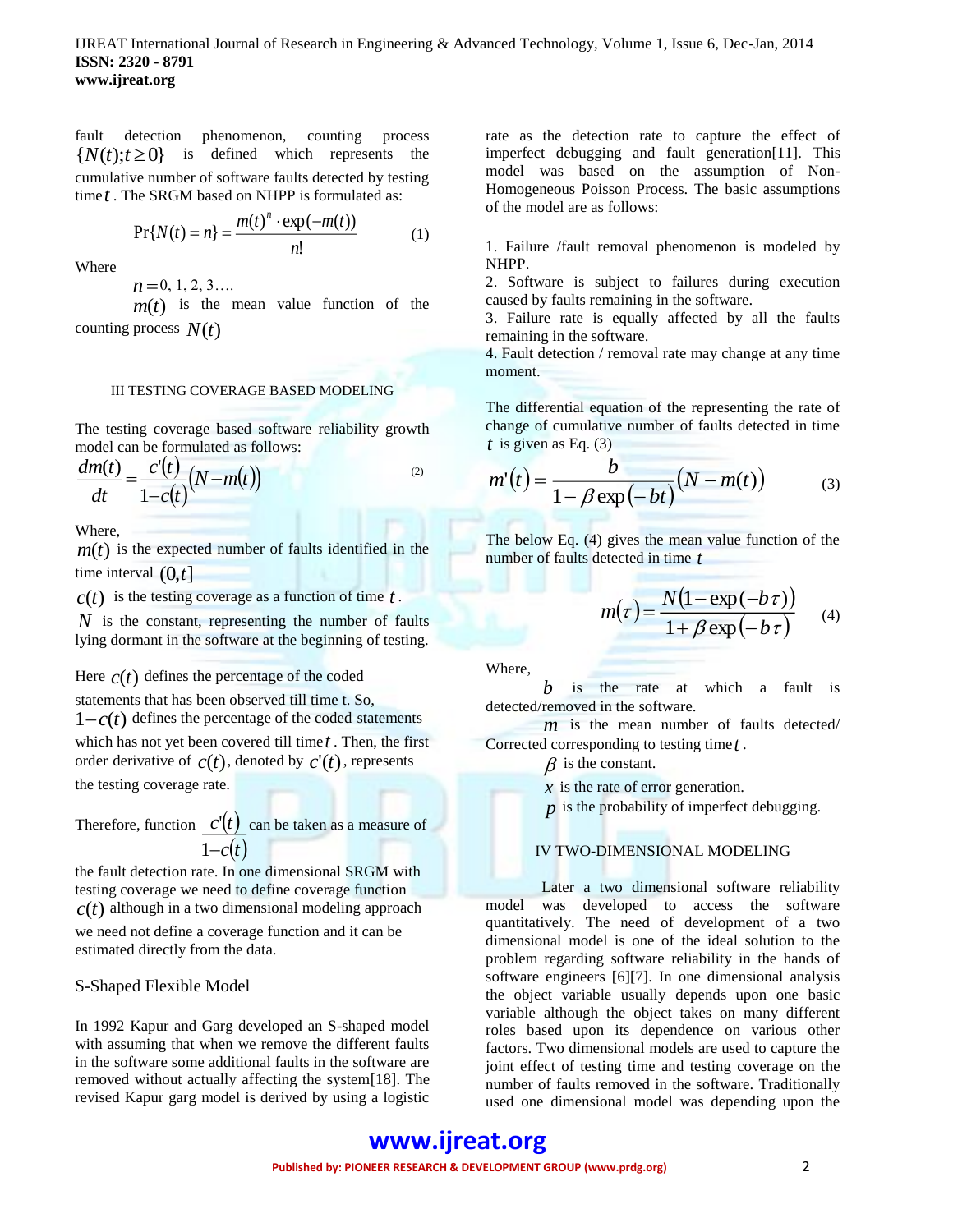IJREAT International Journal of Research in Engineering & Advanced Technology, Volume 1, Issue 6, Dec-Jan, 2014 **ISSN: 2320 - 8791 www.ijreat.org**

testing time, testing effort or testing coverage. However if the reliability of a software is measured on the basis on the number of hours spent while testing the software or the percentage of software that was covered then the results are not conclusive. To handle the need of high precision software reliability we have the requirement of a software reliability growth model which does not only solve the issues related to the testing time but also the testing coverage of the software i.e. the percentage of code covered of the software. For this we have developed a two dimensional software reliability growth model which takes into account the joint effect of testing time and testing effort on the number of faults removed in the software. The two dimensional model developed in this paper is based on the Cobb Douglas production function.

#### **Cobb Douglas Production Function**

The Cobb–Douglas functional form of production functions is broadly used to represent the relationship of an output to inputs[3]. It was proposed by Knut Wicksell (1851–1926), and tested against statistical evidence by Charles Cobb and Paul Douglas in 1900–1928. The Cobb-Douglas function considered a simplified view of the economy in which production output is determined by the amount of labor involved and the amount of capital invested[4][5]. Even if there are many factors affecting economic performance, still their model proved to be remarkably accurate.

The mathematical form of the production function is given as follows

(5)

 $Y = AL^{\nu} K^{1-\nu}$ 

Where,

*Y* is the total production per year.

- *L* is the labor input.
- *K* is the capital input.

*A* is the total factor productivity.

 $V$  is the elasticity of labor which is constant and determined by available technology.

#### **Two-Dimensional S-Shaped Model**

In this proposed method, we develop a two dimension Sshaped model determining the combined effect of testing time and testing coverage[9][10]. The differential equation of the representing the rate of change of cumulative number of faults detected with respect to the total testing resources is given as

$$
m'(\tau) = \frac{b}{1 + \beta \exp(-b\tau)}(N - m(\tau)) \qquad (6)
$$

The mean value function of the number of faults detected with testing resources x using the initial condition  $x(0) = 0$  is given as

$$
m(\tau) = \frac{N(1 - \exp(-b\tau))}{1 + \beta \exp(-b\tau)}
$$
(7)

Now we extend the testing resource of one dimensional S-shaped model to a two dimensional problem. Using the cobb-douglas production the corresponding mean value function is given as

$$
m(\tau) = \frac{N(1 - \exp(-bs^{\alpha}u^{1-\alpha}))}{1 + \beta \exp(-bs^{\alpha}u^{1-\alpha})}
$$
 (8)

In the above two-dimensional mean value function, if  $\alpha = 1$ , then the above mean value function can be regarded as a traditional one dimensional time dependent SRGM and if  $\alpha = 0$  it becomes a testing coverage dependent SRGM.

#### **Two-Dimensional S-Shaped Model with Imperfect Debugging**

Mostly, the debugging process in real life won't be much perfect. While during the fault removal process two possibilities can occur. It may happen that the fault, which was considered to be perfectly fixed, had been improperly repaired and resulted in same type of failure again. There is also a fine chance that some new faults might get introduced during the course of correcting[2]. This situation is much dangerous than the former one, because in the first case the total fault content is not altered, whereas in latter, error generation resulted in increased fault content. The effects of both type of imperfect debugging during testing phase are incorporated in our proposed model. The rate equation of flexible model with imperfect debugging and error generation can be written as follows

$$
\frac{d}{dt}m(\tau) = \frac{bp}{1 + \beta \exp^{-b\tau}} \left[ N + xm(\tau) - m(\tau) \right] \tag{9}
$$

We use logistic function to incorporate the effect of imperfect debugging and error generation. By solving the above equation using initial condition  $N(0) = 0$ ,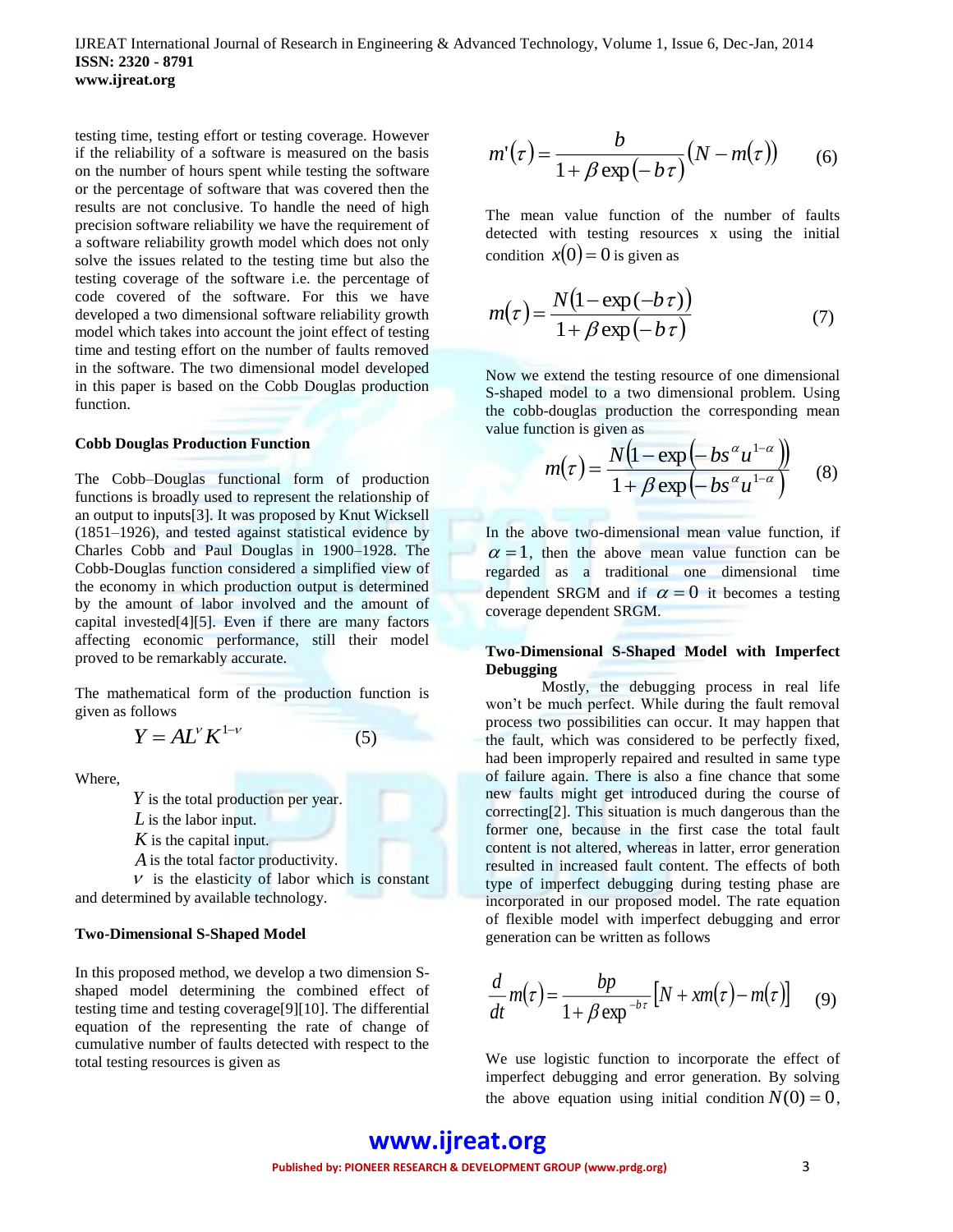we get

$$
N(t) = \frac{N}{1-x} \left\{ 1 - \left( \frac{(1+\beta)}{1+\beta \exp^{-bpt}} \right)^{p(1-x)} \exp^{-b\varphi(1-x)} \right\}
$$
(10)

#### **Reliability Evaluation**

Software evaluation is a very significant phenomenon in quantitative software reliability assessment. The software reliability function signifies the probability that a software failure does not occur in time-interval  $(t, t + x)(t \ge 0, x \ge 0)$ given that the testing team or the user operation has been going up to time *t* [8].In two dimensional SRGM, we can assess software reliability in an operation phase where we assume that the testing coverage is not expanded. We can derive the probability that the software failure does not occur in timeinterval  $[s_{\pi}, s_{\pi} + \omega][s_{\pi} > 0, \omega > 0)$  that testing has been going up to  $S_{\pi}$  and the value of testing coverage has been attained up to  $u_{\pi}$  by testing termination time  $S_{\pi}$  as:

$$
R(\omega/s_{\pi}, u_{\pi}) = \exp\left\{-\left[m((s_{\pi} + \omega)u_{\pi}/k) - m(s_{\pi}, u_{\pi}/k)\right]\right\}
$$
\n(11)

Where  $k$  indicates the set of parameter estimates of a two dimension SRGM

#### V. RESULTS AND DISCUSSION

An SRGM is defined as a tool that can be used to evaluate the software quantitatively, develop test status, schedule status, and monitor the changes in reliability performance. Software reliability assessment and prediction is important to evaluate the performance of software system[1].In this paper, an effective software reliability growth model is developed with two types of imperfect debugging. In this section, the sample outputs are explained which is obtained during the execution of program.

Here the reliability of the software is identified by using S-shaped Cobb-Douglas function. In this paper, testing time and testing coverage was considered to identify the reliability of the software. A data set with failure number, failure interval and also day of failure is given as the input to the SRGM tool. The tool identifies the faults and gives the reliability parameters as output as shown in the figure below.

#### SRM TOOL RESULT ANALYSIS!

| FIELD NAME FOR ANALYSED             | VAIUE FOR THE FIELDS  |  |
|-------------------------------------|-----------------------|--|
| TheNumber of Faluts in the Begining | 889                   |  |
| Mean Value Of The Number of failure | 138.00                |  |
| Mean value of the failure interval  | 628.8759124087592     |  |
| Mean value of number of falut       | 02                    |  |
| The result of imperfect Debugging   | 7.186504858500461E78  |  |
| <b>Total Resouce Proicess</b>       | 20.493901531919196    |  |
| <b>Total ProductionProcess</b>      | 5.000000000000001E-15 |  |
| TwoDSshapedModelSimulation          | 3.730452456116788E158 |  |
|                                     |                       |  |

#### **Fig. 1** Sample output of the SRGM Tool

#### **Comparative Analysis**

Using the proposed imperfect-debugging model, we now show a real numerical illustration for software reliability measurement. Here, in order to validate the imperfect-debugging model, the AE and MSF are selected as the evaluation criteria.

The Accuracy of Estimate (AE) is defined as

$$
AE = \left| \frac{M_a - a}{M_a} \right| \tag{12}
$$

Where  $M_a$  is the actual cumulative number of is detected errors after the test, and  $a$  is the estimated number of initial errors. For practical purposes, *M<sup>a</sup>* is obtained from software error tracking after software testing.

The mean of Squared Errors (Long-term predictions) is defined as

$$
MSE = \frac{1}{k} \sum_{i=1}^{k} [m(t_i) - m_i]^2
$$
 (13)

Where  $m(t_i)$  is the expected number of errors at time  $t_i$  estimated by a model, and  $m_i$  is the observed number of errors at time  $t_i$ . MSE gives the qualitative comparison for long-term predictions. A smaller MSE indicates a minimum fitting error and better performance.

The proposed method is compared with Yamanda Rayleigh Model and Huang Logistic Model. The comparison values of the proposed method, and Yamanda Rayleigh model and Huang Logistic Model are given in the below table.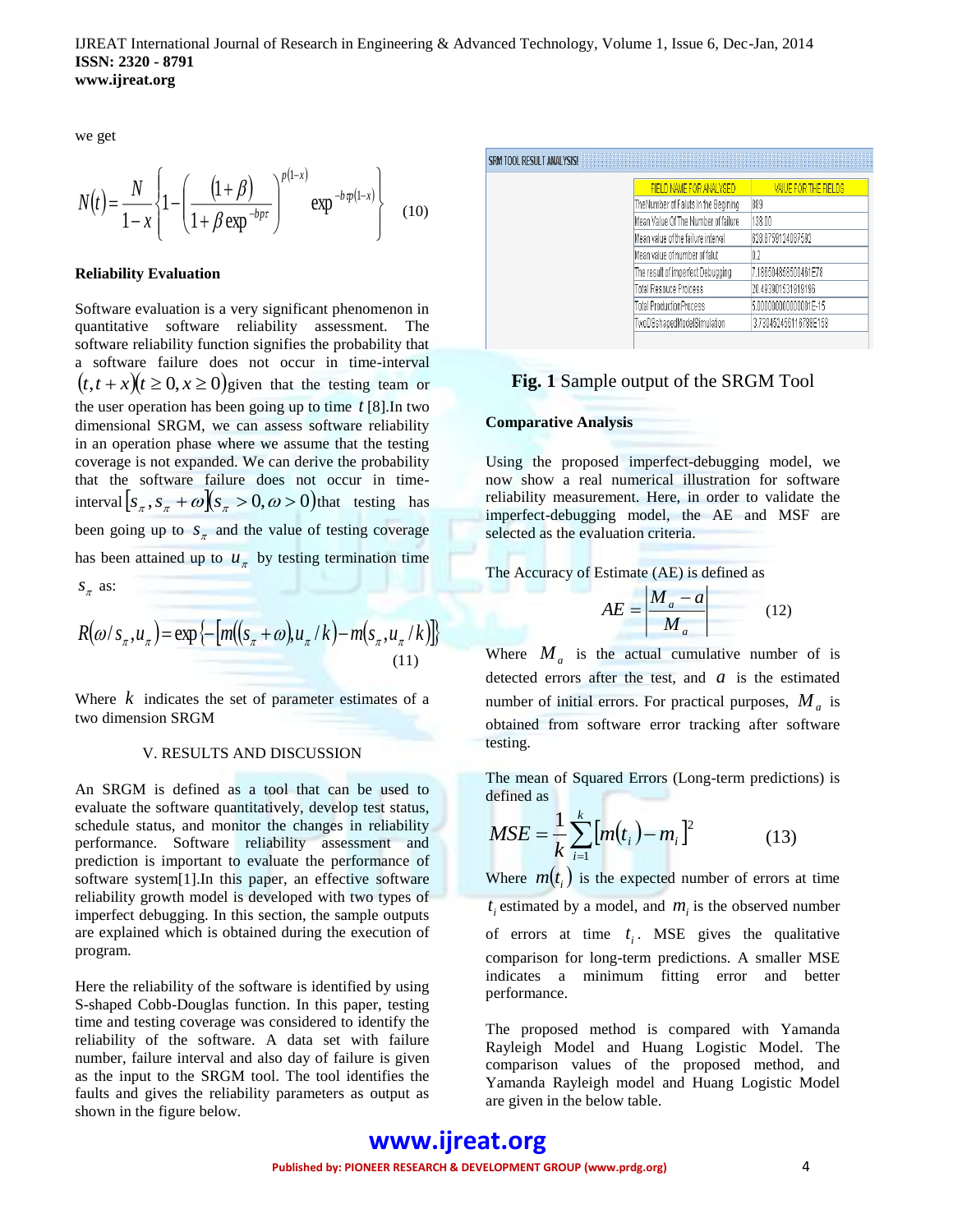| <b>Model</b>                 | a      | r      | $AE(\%)$ | <b>MSE</b> |
|------------------------------|--------|--------|----------|------------|
| Proposed<br>Model            | 628.87 | 0.0824 | 69.97    | 83.29      |
| Yamanda<br>Rayleigh<br>Model | 565.35 | 0.0196 | 57.91    | 122.09     |
| Huang<br>Logistic<br>Model   | 394.08 | 0.0427 | 10.06    | 118.59     |

**Table I.** Comparative results of different **SRGM** 

The graphical representation of AE and MSE for the proposed method, Yamada Rayleigh model and Huang Logistic Model are shown in the below graphs







### **Fig.3** Comparision of MSE

From the above table and graphs, AE is very high and MSE is low than previous methods. Thus the proposed method is very effective.

#### **VI CONCLUSION**

Software reliability engineering uses quantitative measurement to increase the efficiency of the testing effort. By developing operational profiles of the systems use, SRE requires that trade-offs between time, cost, and quality be made explicitly for the project. In this paper we have developed a general approach in deriving more general models based on simple assumptions, constant with the basic software reliability growth modeling based on NHPP. The proposed models implant a broader theoretical framework which accounts for interaction between different dimensions of software reliability metrics. Incorporating the dynamics of testing time of the software and the testing coverage has allowed us the model to be a two dimensional framework. The proposed models use the Cobb Douglas production function to capture the combined effect of testing time and testing coverage. The proposed models are validated on real data sets and analyses are done using goodness of fit criterion. We also conclude that the proposed SRGM has better performance as compare to the other SRGM and gives a reasonable predictive capability for the actual software failure data. Therefore, this model can be applied to a wide range of software.

#### **REFERENCES**

- 1. Chin-Yu Huang, Sy-Yen Kuo and Michael R. Lyu, "An Assessment of Testing-Effort Dependent Software Reliability Growth Models," IEEE Transactions on Reliability, Vol. 56, No. 2, pp. 198-211, Jun 2007.
- 2. P. K. Kapur, H. Pham, Sameer Anand and Kalpana Yadav, "A Unified Approach for Developing Software Reliability Growth Models in the Presence of Imperfect Debugging and Error Generation," IEEE Transactions on Reliability, Vol. 60, No. 1, pp. 331-340, Mar 2011.
- 3. Khurshid Ahmad Mir, "A Software Reliability Growth Model," Journal of Modern Mathematics and Statistics, Vol. 5, No. 1, pp. 13-16, 2011.
- 4. N. Ahmad, S. M. K Quadri and Razeef Mohd, "Comparison of Predictive Capability of Software Reliability Growth Models with Exponentiated Weibull Distribution," International Journal of Computer Applications, Vol. 15, No. 6, pp. 40-43, Feb 2011.
- 5. Shinji Inoue and Shigeru Yamada, "A Bivariate Software Reliability Model with Change-Point and Its Applications," American Journal of Operations Research, Vol. 1, No. 1, pp. 1-7, Mar 2011.
- 6. S. M. K. Quadri, N. Ahmad and Sheikh Umar Farooq, "Software Reliability Growth modeling with Generalized Exponential testing –effort and optimal Software Release

### **www.ijreat.org Published by: PIONEER RESEARCH & DEVELOPMENT GROUP (www.prdg.org)** 5